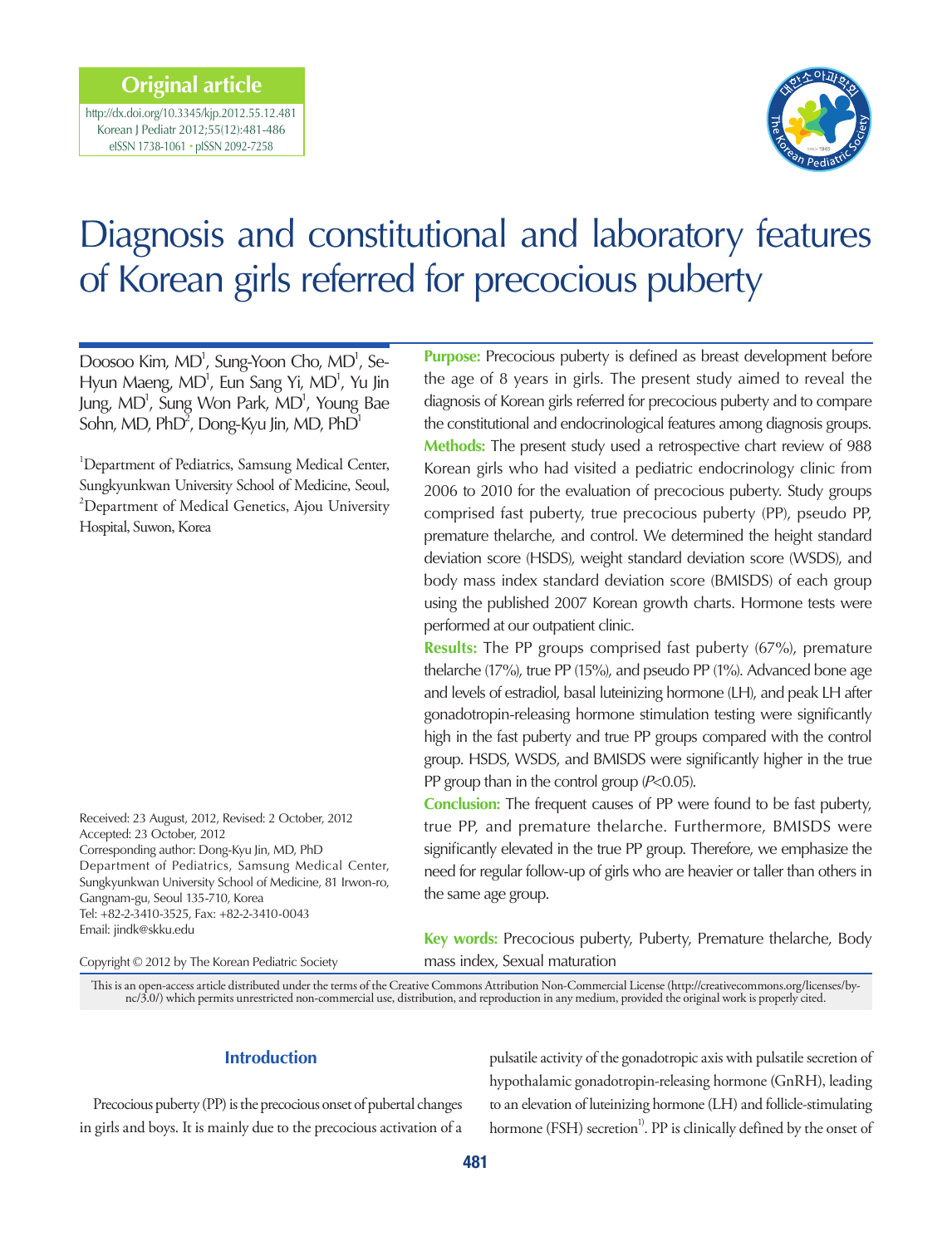breast development before the age of 8 years in girls and by the onset of testicular development (testicular volume≥4 mL) before the age of 9 years in boys<sup>2</sup>. The diagnostic cut-off age in girls is determined from studies of normal pubertal development, which showed that Tanner stage 2 breast development was presented at 10.9±1.2 (±1 standard deviation [SD]) years of age in Swiss girls<sup>3)</sup> and at  $11.2\pm1.1$ years in British girls<sup>4)</sup>. However, another prospective study about pubertal development in American boys and girls<sup>5)</sup> has led to a newly revised criteria proposed by the American Academy of Pediatrics. The proposed cut-off age used to determine whether girls with pubertal change should be evaluated for PP is 7 years in girls, although the traditional limit of 8 years is still considered in specific circumstances (rapidly progressing puberty, neurogenic PP, or bad compliance to treatment)<sup>6)</sup>. However, in a study about sexual maturation in Korean girls and boys, Tanner stage 2 breast development was presented at 9.11±1.86 years of age, which is similar to that of European studies<sup>7</sup>. Therefore, this issue is still in debate.

Many studies about the possible causes of the earlier puberty have been performed. There are several possible causes, such as improvement in socio-economic conditions, general health<sup>8,9)</sup>, and exposure to endocrine-disrupting chemicals<sup>10,11)</sup>. Some studies have found associations between obesity and sexual maturation in girls<sup>7,12)</sup>, or both genders<sup>13)</sup>. A study about Korean girls and boys showed obesity as a significant influencing factor in advanced puberty by using an obesity scale<sup>7</sup>. However, there have been few constitutional studies about PP using 2007 Korean growth charts which were most recently published Korean national constitutional data. Therefore we analyzed constitutional features of Korean girls referred for suspected PP using 2007 Korean growth charts. Furthermore, we analyzed endocrinologic hormonal features and determined causes of PP in Korean girls.

# **Materials and methods**

#### **1. Subjects**

Nine hundred and eighty eight Korean girls (ages 6 years to 9 years 11 months) were enrolled in this study, performed at the Samsung Medical Center at Seoul, South Korea, from 2006 to 2010. These girls visited the outpatient clinic because of their parents' concerns over suspicious pubertal changes, or were referred by general physicians for the evaluation of suspected pubertal changes.

# **2. Methods**

We did a detailed history taking and physical examination (including pubertal stage using Tanner stage for breast) of each patient. Age, height, weight, and body mass index (BMI) of the each

visit were obtained in each group. Palpation and observation of breast were done by a single pediatric endocrinologist at each visit. Bone age was determined by both of our pediatric endocrinologists and pediatric radiologists with the mean bone age of the Atlas of Greulich and Pyle, Tanner-Whitehouse 3 system, and computer aided skeletal maturity assessment system. Serum estradiol (E2) level was obtained at outpatient clinic blood test. Serum LH and FSH was determined at baseline and every 30 minutes up to 2 hours after the intravenous bolus administration of GnRH (100 mcg Relefact; Sanofi-Aventis, Frankfurt am Main, Germany).

Parameters include age, difference between bone age and chronological age (BA-CA), weight standard deviation score (WSDS), height standard deviation score (HSDS), BMI standard deviation score (BMISDS), estradiol, basal LH, basal FSH, peak LH after GnRH stimulation test, peak FSH after GnRH stimulation test, peak LH to basal LH ratio, peak FSH to basal FSH ratio, and peak LH to FSH ratio. Constitutional parameters such as WSDS, HSDS, and BMISDS were calculated by the modified LMS (lambda, mu, sigma) statistical procedure used in the 2007 Korean growth charts in Korean children and adolescents published by the Korea Center for Disease Control and Prevention and the Korea National Institute of Health $14^1$ . The standard deviation score (SDS) formula is as follows<sup>15)</sup>:

$$
SDS = \left[\frac{\text{(weight Height or BMI)}^{L}}{M} - 1\right] / (L \times S)
$$

L, box-cox power; M, median; S, coefficient of variation

All girls were classified as true PP, pseudo PP, fast puberty, premature thelarche, and control group. We diagnosed PP by the following criteria: patients developed Tanner stage 2 or above by palpation of breast before 8 years old, and advanced bone age compared to chronological age by 1 year or more. True PP was diagnosed by the peak LH level more than 5 IU/L after GnRH stimulation test in PP patients<sup>16</sup>; pseudo PP was determined by the peak LH level less than 5 IU/L after GnRH stimulation test. Neurogenic true PP was determined by the abnormalities on brain magnetic resonance imaging (MRI); idiopathic true PP was diagnosed when there were no abnormal findings on brain MRI. Abdominal and pelvic ultrasonograms were performed in pseudo PP patients to identify the status of adrenal glands, ovaries, and uterus. Premature thelarche was classified in case of the girls show accelerated breast development more than Tanner stage 2, but have normal range in bone age and estradiol level. The fast puberty group includes girls with onset of breast development after the age of 8 years but before the age of 10 years and with positive diagnostic criteria of true  $PP^{17}$ . Girls who have been diagnosed to normal pubertal onset with normal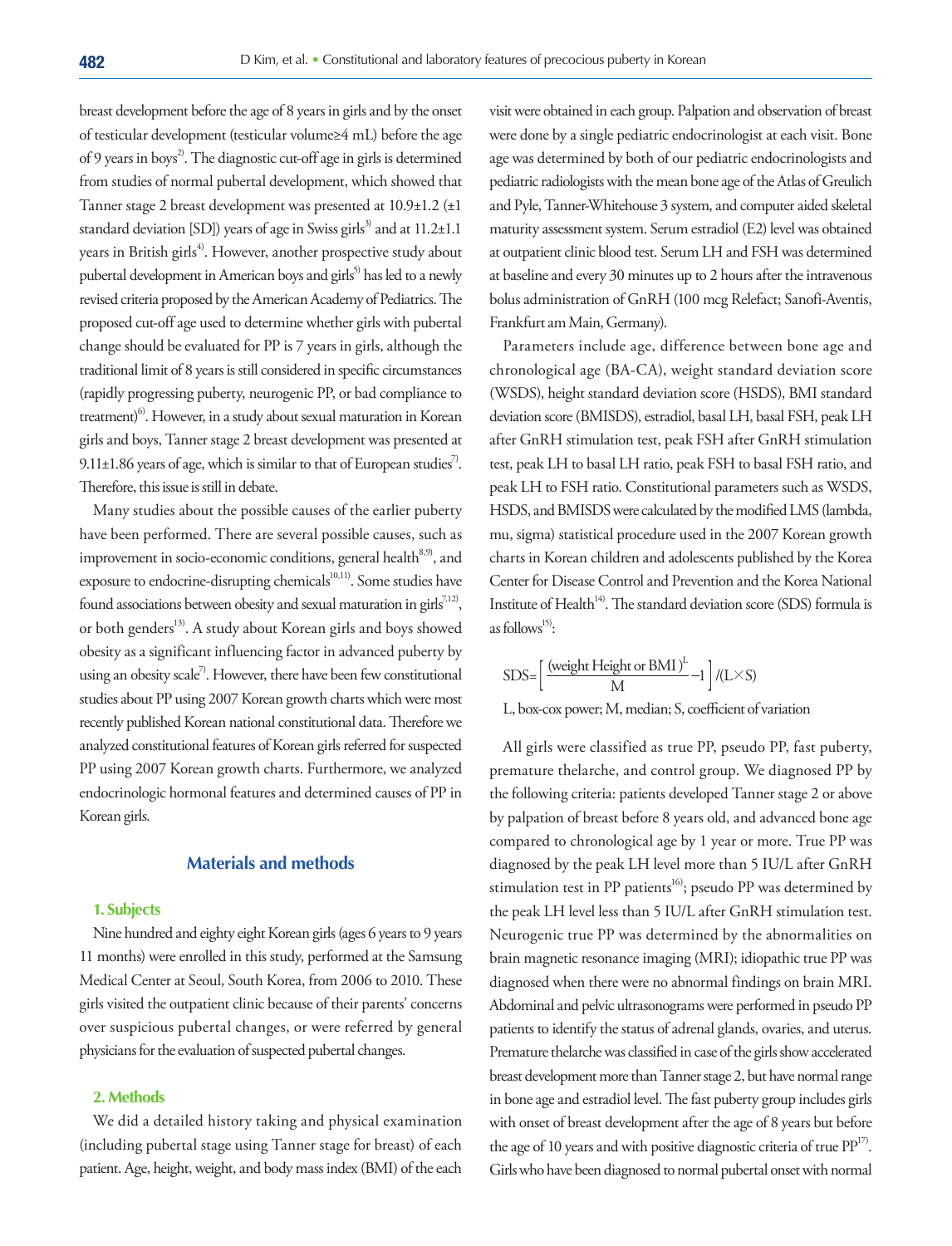bone age were served as control group.

#### **3. Statistical methods**

All statistical analyses were performed using IBM SPSS ver. 19.0 (IBM Co., Armonk, NY, USA). We used Kruskal-Wallis test and Mann-Whitney test to compare multiple parameters among the true PP, pseudo PP, fast puberty, premature thelarche, and control group. The results were marked as mean±SD. Findings were considered statistically significant at  $P$  value less than 0.05.

#### **Results**

#### **1. Diagnoses**

The diagnostic distribution shows as this; fast puberty (67%), premature thelarche (17%), true PP (15%), and pseudo PP (1%). Abnormalities on central nervous system were found in 4 girls of true PP patients group; Rathke's cleft cysts were diagnosed in 2 cases, one hamartoma, and one pituitary gland hyperplasia was diagnosed. Total number of pseudo PP case was 4; McCune-Albright syndrome case number was 2, and ovarian cysts case number was one.

#### **2. Age**

Ages of fast puberty and control group were significantly higher than those of true PP, pseudo PP, and premature thelarche (P<0.05).

Age of pseudo PP was significantly lower than those of true PP and premature thelarche (P<0.05). There was no significant difference between true PP and PT group (Table 1).

## **3. Constitutional parameters**

#### 1) Difference between BA-CA

BA-CA of pseudo PP was significantly higher than those of other four groups (P<0.05). BA-CA of fast puberty and true PP were significantly higher than those of premature thelarche and control group (P<0.05). There was no significant statistical difference between premature thelarche and control group (Table 1).

## 2) WSDS

WSDS were significantly higher than those of premature thelarche and control group in fast puberty, true PP, and pseudo PP  $(P<0.05)$ . There were no significant difference between premature thelarche and control group (Fig. 1A).

#### 3) HSDS

HSDS of true PP and pseudo PP were significantly higher than those of fast puberty, premature thelarche, and control group (P<0.05). HSDS of true PP was not significantly different with that of pseudo PP (Fig. 1B).

#### Table 1. Constitutional Parameters and Hormonal Features in 988 Korean Girls

|                    | True PP                      | Fast puberty                 | Pseudo PP                        | Premature thelarche | Control group              |
|--------------------|------------------------------|------------------------------|----------------------------------|---------------------|----------------------------|
| No. (%)            | 83 (8.4)                     | 375 (38.0)                   | 4(0.4)                           | 98 (9.9)            | 428 (43.3)                 |
| Age (yr)           | $7.3 \pm 0.6*$               | $8.7 \pm 0.5$ <sup>†</sup>   | $6.5 \pm 0.3^{\ddagger}$         | $7.2 \pm 0.6*$      | $8.2{\pm}0.8$ <sup>†</sup> |
| BA-CA (yr)         | $1.4 \pm 0.7$ <sup>§</sup>   | $1.4 \pm 0.6$ <sup>§</sup>   | $2.3 \pm 1.0^{\ddagger}$         | $0\pm0.7$           | $0.4 \pm 0.9$              |
| <b>WSDS</b>        | $1.0 + 0.9$ <sup>1</sup>     | $1.0 \pm 0.8$ <sup>1</sup>   | $1.2 \pm 1.7$ <sup>1</sup>       | $0.4 \pm 0.9$       | $0.5 + 1.0$                |
| <b>HSDS</b>        | $1.4 \pm 1.1$ <sup>1</sup>   | $1.1 \pm 0.9$                | $1.7 \pm 1.3$ <sup>1</sup>       | $0.7 + 0.9$         | $0.8 + 1.0$                |
| <b>BMISDS</b>      | $0.7 \pm 1.0$ <sup>1</sup>   | $0.7 \pm 0.9$ <sup>1</sup>   | $0.8 + 1.9$ <sup>1</sup>         | 0±1.0               | $0.2 + 1.1$                |
| Estradiol (pg/mL)  | $12.2 \pm 6.1**$             | $15.1 \pm 11.1$ <sup>1</sup> | $53.3 \pm 83.4^{\ddagger}$       | $8.4 \pm 2.5$       | $7.8 \pm 3.6$              |
| $LH-b$ (IU/L)      | $1.8 \pm 0.8$                | $1.7 \pm 1.2$ <sup>§</sup>   | $1.0 + 0.4$                      | $1.1 \pm 0.6$       | $1.0 + 0.5$                |
| FSH-b (IU/L)       | $2.6 \pm 1.2$                | $3.3 \pm 1.9$                | $0.8 \pm 0.7$ <sup>††</sup>      | $2.0 + 1.0$         | $1.9 + 1.1$                |
| $LH-p$ (IU/L)      | $10.8 \pm 6.9$ <sup>§</sup>  | $16.1 \pm 13.1^{\circ}$      | $3.0 + 1.2$                      | $4.7 \pm 2.5$       | $3.9 \pm 2.7$              |
| FSH-p (IU/L)       | $14.1 + 5.0$                 | $12.3 + 4.9$                 | $7.1 \pm 6.4^{\ddagger\ddagger}$ | $15.2 + 6.1$        | $10.2 \pm 5.0$             |
| LH-p/LH-b ratio    | $13.4 \pm 22.9$ <sup>§</sup> | $14.0 \pm 18.1$ <sup>§</sup> | $3.9 \pm 2.7$                    | $5.3 \pm 3.6$       | $6.1 \pm 9.2$              |
| FSH-p/FSH-b ratio  | $10.6 + 4.5$ <sup>§§</sup>   | $4.5 \pm 2.7$                | $5.3 \pm 7.1$                    | $4.1 \pm 5.2$       | $5.1 \pm 7.6$              |
| LH/FSH peaks ratio | $0.8 \pm 0.6$ "              | $1.4 \pm 1.1$ <sup>1</sup>   | $0.8 + 0.7$                      | $0.3 + 0.2$         | $0.8 + 0.9$                |

Values are presented as mean±SD.

PP, precocious puberty; BA, bone age; CA, chronological age; WSDS, weight standard deviation score; HSDS, height standard deviation score; BMISDS, body mass index standard deviation score; LH-b, basal luteinizing hormone; FSH-b, basal follicle-stimulating hormone; LH-p, peak LH after gonadotropin-releasing hormone (GnRH) stimulation test; FSH-p, peak FSH after GnRH stimulation test.

 $*P<0.05$  vs. fast puberty, pseudo PP and control group.  $P<0.05$  vs. true PP, pseudo PP and premature thelarche.  $P<0.05$  vs. fast puberty, true PP, premature thelarche and control group. <sup>§</sup>P<0.05 vs. pseudo PP, premature thelarche and control group. <sup>"</sup>P<0.05 vs. fast puberty, true PP and pseudo PP. <sup>1</sup>P<0.05 vs. premature thelarche and control group.  $*P<0.05$  vs. control group.  $^{\dagger}P<0.05$  vs. fast puberty and true PP.  $^{\dagger}P<0.05$  vs. fast puberty, true PP and premature thelarche. §§P<0.05 vs. fast puberty, pseudo PP, premature thelarche and control group. <sup>⊪</sup>P<0.05 vs. premature thelarche.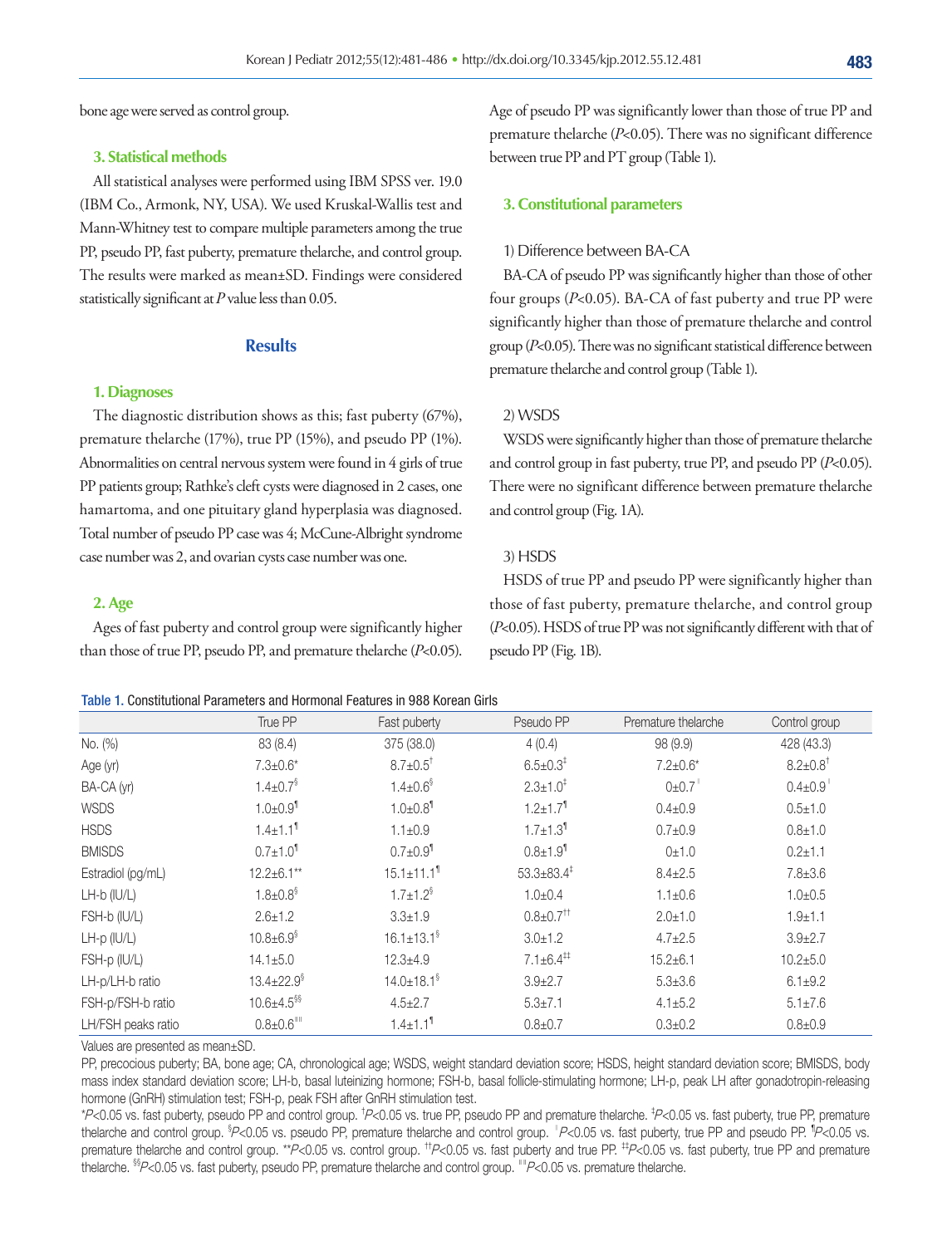

Fig. 1. Constitutional parameters obtained from major precocious puberty (PP) groups in Korean girls. (A) Weight standard deviation score (WSDS). Mean data showing WSDS in the 3 major precocious puberty groups (true precocious puberty, fast puberty, and premature thelarche) compared with the control group. WSDS were significantly higher in the true puberty and fast puberty groups than in the premature thelarche and control groups. There was no significant difference between the premature thelarche and control groups. (B) Height standard deviation score (HSDS). True precocious puberty group had higher HSDS than the premature thelarche and control groups. (C) Body mass index standard deviation score (BMISDS) showed the same result as those obtained for WSDS. Error bars represent mean $\pm$ SD.  $-$ , P<0.05 between group pairs linked with this symbol.

#### 4) BMISDS

BMISDS of fast puberty, true PP, pseudo PP were significantly higher than those of premature thelarche and control group (P<0.05). It showed no significant difference between premature thelarche and control group (Fig. 1C). Also it showed no significant differences among fast puberty, true PP, and pseudo PP group.

#### **4. Endocrinologic hormonal features**

#### 1) Estradiol (E2)

Estradiol level of pseudo PP was significantly high compared with other four groups (P<0.05). Estradiol levels of fast puberty and true PP were significantly higher than those of premature thelarche and control group (P<0.05). There was no significant difference between premature thelarche and control group (Table 1).

#### 2) Basal LH and FSH levels

Basal LH levels of fast puberty and true PP were significantly higher than those of pseudo PP, premature thelarche and control group (P<0.05). It showed no significant difference between fast puberty and true PP. Also there were no significant differences among pseudo PP, premature thelarche, and control group. Basal FSH levels of fast puberty and true PP were significantly higher than that of pseudo PP (P<0.05). But it showed no significant differences among pseudo PP, premature thelarche, and control group (Table 1).

3) Peak LH and FSH levels and ratios after GnRH stimulation test

Peak LH levels after GnRH stimulation test of fast puberty and true PP were significantly higher than those of pseudo PP, premature thelarche, and control group  $(P<0.05)$ . There were no significant differences among pseudo PP, premature thelarche and control group. Peak FSH levels after GnRH stimulation test of fast puberty, true PP, and premature thelarche were significantly higher than that of pseudo PP (P<0.05). It showed no significant difference between pseudo PP and control group.

Peak LH levels after GnRH stimulation test to basal LH level ratios were significantly high in fast puberty and true PP compared with pseudo PP, premature thelarche and control group (P<0.05). There were no significant differences among pseudo PP, premature thelarche and control group. Peak FSH level after GnRH stimulation test to basal FSH level was significantly high in true PP compared with other four groups ( $P<0.05$ ). Peak LH level to peak FSH level after GnRH stimulation test ratio was significantly high in fast puberty compared with premature thelarche and control group (P<0.05). Also it showed significantly high ratio in true PP compared with premature thelarche (P<0.05).

# **Discussion**

Increasing prevalence of PP has elevated the needs for identifying the distribution of diagnosis to determine initiation of GnRH agonist therapy in girls with early sexual maturation. According to an American study about PP which was performed in 2004, the distribution of diagnosis is as these: true PP (9%), premature adrenarche (46%), premature thelarche (18%), and premature menarche (5%)<sup>18)</sup>. According to a Korean study about 948 PP patients, which were published in 2007, fast puberty was 39%, premature thelarche was 31%, true PP was 27% and pseudo PP was  $1\%^{19}$ . Another Korean study reported that fast puberty was 36.3% of 375 PP patients, true PP was 30.4%, premature thelarche was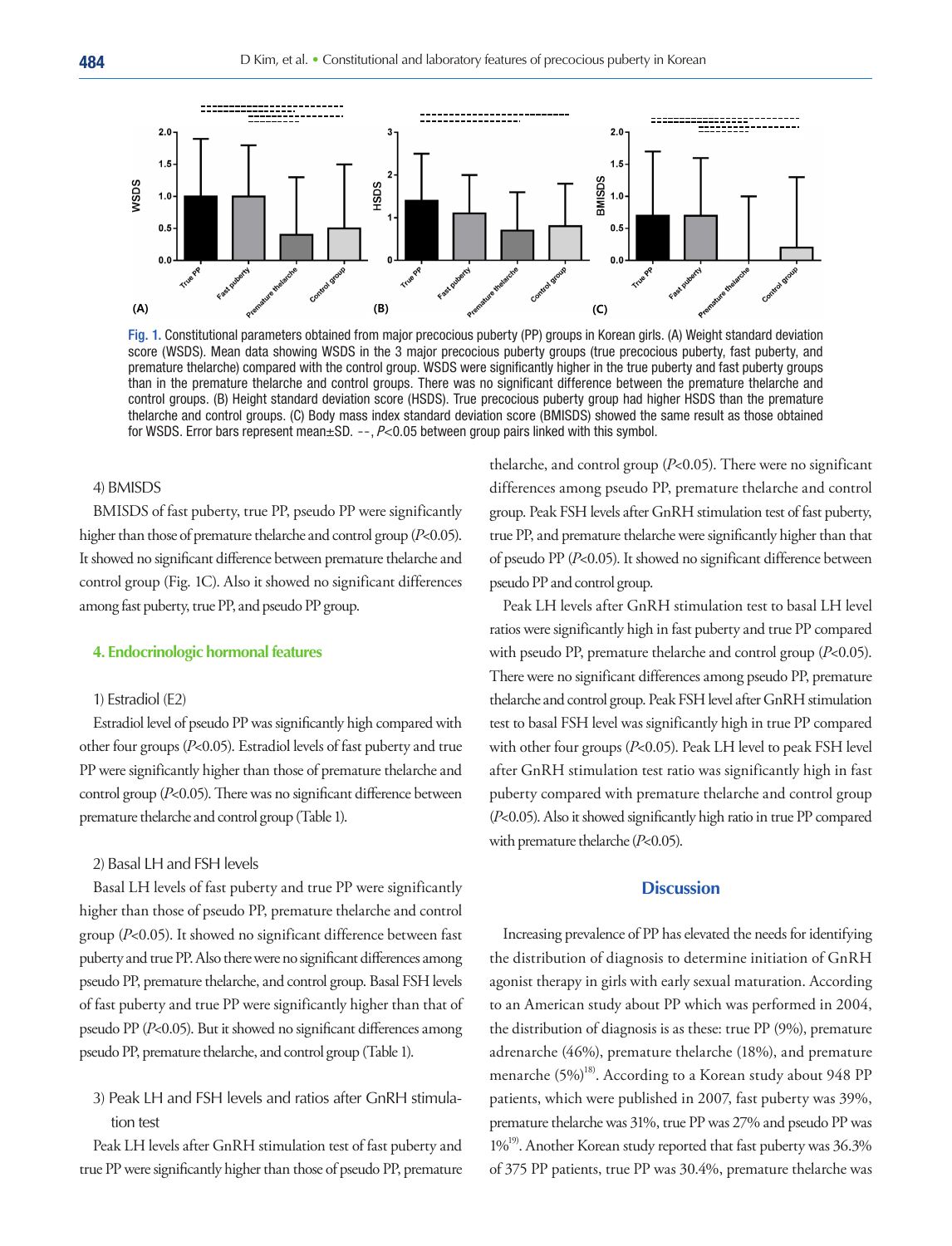29.1%, pseudo PP was 3.7%, and that premature adrenarche was 0.5% of those<sup>20)</sup>. In the present study,  $67%$  of 560 Korean girls with early sexual maturation were diagnosed as fast puberty. Premature thelarche were diagnosed at 17% of total cases. True PP was 15%, and pseudo PP was 1%. Therefore, we can suggest that the causes of early sexual maturation are varied by races, environmental circumstances as well as diagnostic criteria for PP.

There have been several studies on association of BMI with sexual maturation in girls. Increasing BMI is associated with earlier menstruation in Black American girls rather than White American  $girls<sup>21</sup>$ , suggesting an interaction of environmental factors with racial and genetic factors<sup>22</sup>. A cross-sectional study including 819 Portuguese girls and boys showed association between early sexual maturation and the prevalence of being overweight in both genders<sup>23)</sup>. Also a study including 170 Korean girls and boys suggested earlier sexual maturation in a higher obesity scale group<sup>7)</sup>. However, others suggested that contemporary changes in BMI and timing of menarche are coincident but independent $24$ .

According to contemporary studies, factors influencing timing of puberty include genetic and environmental factors and changes in socio-economic status. However, difference of leptin levels between races is the main influencing factor<sup>25)</sup>. Leptin serves as a metabolic signal for progression of puberty, and appears to be a permissive factor rather than a pubertal onset trigger $^{26}$ .

Several previous studies have concluded that true PP patients are more obese than control patients are. In the present study, the fast puberty group, true PP, and pseudo PP group had significantly higher BMISDS than those of premature thelarche and control group in the present study. This result means that 6- to 9-year-old girls meeting the diagnostic criteria of fast puberty and true PP showed higher obesity compared with premature thelarche and control group.

In the present study, true PP group also showed significantly high WSDS, HSDS compared with premature thelarche and control group. These results suggest us that the constitutional parameters are apparently advanced in true PP group. And, these are similar to other previous studies<sup>18-20)</sup>. In the early pubertal period, growth development is accelerated by growth hormone and insulin-like growth factor 1 which were stimulated by sexual hormone. However, accelerated bone maturation causes early epiphyseal fusion which decreases final adult height in the end. Therefore, regular follow-up is required to girls with high percentiles of height or body weight in order to differentiate true PP which needs GnRH agonist therapy.

Another diagnostic criteria not used in the present study is peak LH level to peak FSH level after GnRH stimulation test. In girls with early sexual maturation, however, the response to GnRH may be quite low at breast stage 2 to early 3, and the peak LH to peak

FSH ratio can remain low until mid-puberty<sup>2</sup>. In the present study, estradiol, basal LH, peak LH level after GnRH stimulation test, and peak LH to basal LH ratio were significantly higher in fast puberty and true PP compared with premature thelarche and control group. These results are similar to other previous studies. However, advanced bone age, elevated estradiol or LH or FSH levels cannot be evident in the early stage of true PP, therefore it is recommended to follow up those girls without definite evidence of true PP regularly.

The present study applied detailed diagnostic criteria of PP, which resulted in well-defined grouping (true PP versus pseudo PP versus premature thelarche versus fast puberty versus control group). Previous studies about association between obesity and early sexual maturation had relatively simple criteria for early sexual development, such as menarche<sup>12,21,27)</sup>, Tanner stage<sup>13,23,28,29)</sup>, or both Tanner stage and menarche<sup>30</sup>, compare to the detailed criteria for PP used in the present study. Our criteria include Tanner stage, carpal bone age, age (girls younger than 8 years old), and serum LH peak level obtained by GnRH stimulation test. We determined true PP, pseudo PP, fast puberty, premature thelarche, and control groups by these detailed diagnostic criteria; consequently, significant differences in BMI of fast puberty, true PP, pseudo PP group compared with premature thelarche and control group. This conclusion well matched with many those of previous studies about sexual maturation, adding positive evidence about the association of increased BMI with early sexual maturation.

Nevertheless, we have to consider possible selection bias of our patients group. Our patients were referred for evaluation of PP by general physicians or visited our clinic for examination by their parents' concern. However, the selection bias is compensated for by our detailed diagnostic criteria for confirming diagnosis of PP. We should consider another selection bias from the location of our hospital (Seoul, the largest city of Korea). According to the population data from the Korean National Indicators website, the population of Seoul metropolitan area was 49.4% of the Korean population in  $2010^{31}$ . Although our patient group represents the urban population in Korean, our hospital is a tertiary center with referred patients from nation-wide hospitals. Given these facts, we can expect the compensation of selection bias in our patient group.

We used BMI as an indicator of obesity. However, there are several other parameters to evaluate obesity, such as waist-hip ratio or triceps skinfold thickness. Thus, the present study is limited given that only one parameter is used for evaluation of obesity, although BMI is the most useful parameter for obesity scale.

In conclusion, the main causes of early sexual maturation were fast puberty, true PP, and premature thelarche in the present study about 988 Korean girls. Furthermore, constitutional parameters